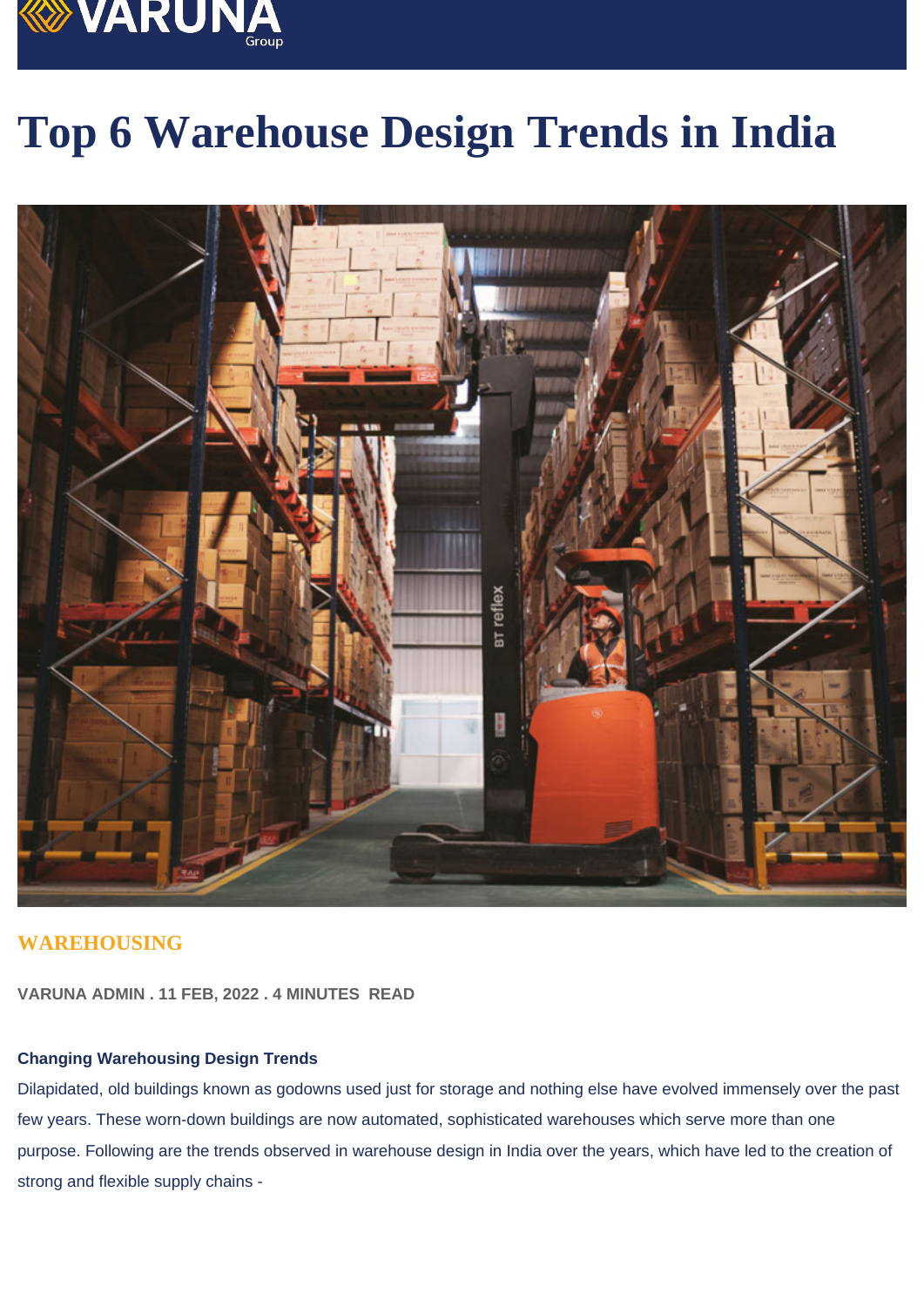#### 1. Size

Warehouses are no longer used only for storing goods. They are also used for inventory management, pick-up, package, and shipment facilities. Many warehouses also provide transport logistics services. These factors have led to an increase in the size and space of warehouses. The average size of warehouses in India has grown significantly from 1-1.5 lakh sq. ft. to 3-5 lakh sq ft. In non-metropolitan cities, the size can vary between 50,000 sq. ft. and 75,000 sq. ft.[2] For example, With over 10 lakh sq. ft. warehouse space, Varuna Group has 25+ Grade A warehouses pan India for its customers.

#### 2. Technology

With India participating in the wave of digitalisation along with other nations, we are witnessing an increased introduction and integration of technology in all spheres of business. The march toward automation continues under the promise of greater cost savings and efficiencies. Today's warehouses leverage technology such as IoT, robotics, AI, machine learning and automation to enhance their operations. A few ways warehouses increase their capabilities are enhanced real-time tracking, self-driven vehicles, and AI-powered inspection and warehouse management systems. Varuna Group capitalises on technology using its dedicated and robust Warehouse Management System (WMS) and Transport Management System (TMS) to ensure greater operational efficiency.

#### 3. [Going Green](https://varuna.net/insights/towards-a-sustainable-future-reducing-warehouse-carbon-footprint1)

While the size of warehouses has increased significantly, so has their carbon footprint. Many companies are now being mindful of the impact of their actions and taking conscious measures and efforts to reduce and limit the carbon footprint of their warehouses. From switching to greener suppliers, vehicles, and lighting to adopting green practices in the workplace, companies are becoming more aware and sensitive to the needs of their planet.

Companies like Varuna Group, for example, relies on renewable energy such as solar energy.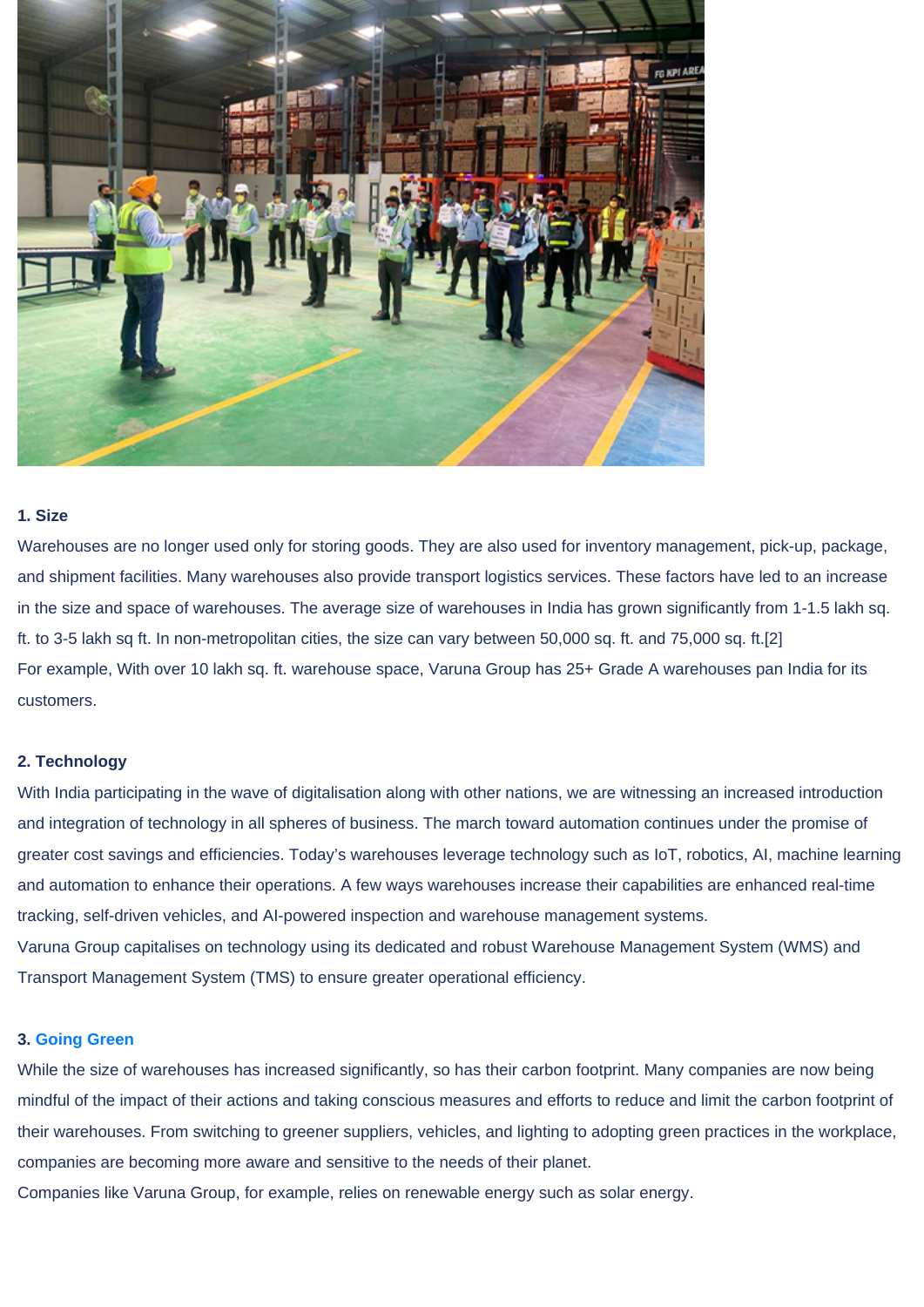#### 4. Quality Assurance Practices

Warehouses have evolved to become more safe and secure. This protects not only the staff but also the goods. Most companies take necessary precautions to prevent hazards at the workplace such as fires, electrical failure, etc. With the onset of the pandemic, companies are also providing their employees with a safe working environment by providing them with PPE and safety equipment to minimise the risk of infection.

Varuna Group ensures the safety of its employees and warehouses by providing its employees with adequate and appropriate safety equipment along with training on multiple safety hazards and the correct action to be taken during an emergency. The company also has provisions for preventing electrical and fire hazards, such as installing portable fire extinguishers placed at every 1000 sq. ft. The company is also one of the first in India to have introduced wireless scanners in their warehouses to avoid counterfeiting, along with a weighment system to avoid pilferage. In this way, Varuna Group ensures the completion of each quality check as per the defined SOPs so that it is easier to spot noncompliance issues and speed up their resolution.

#### 5. [Flexibility \(Flexi-warehousing\)](https://varuna.net/insights/flexible-warehousing-the-future-of-supply-chain)

As businesses become flexible and agile, so have warehouses. Flexibility in the face of fluctuating demand has been a hallmark of modern warehousing in recent years. [Flexi-warehousing](https://varuna.net/insights/flexible-warehousing-the-future-of-supply-chain) is changing the face of warehousing in India by providing customers with customised solutions based on their varying needs, demands and requirements. For instance, Varuna Group's flagship MUF at Shambhu Naka near Ambala in Punjab is a single block of 4.2 lakh sq. ft. It has a 60 feet approach road that offers a Grade A warehouse experience with world-class infrastructure to all its customers.

#### 6. Cold Storage

Warehouses today have expanded their capabilities by making provisions for warehouse services like refrigerated or cold